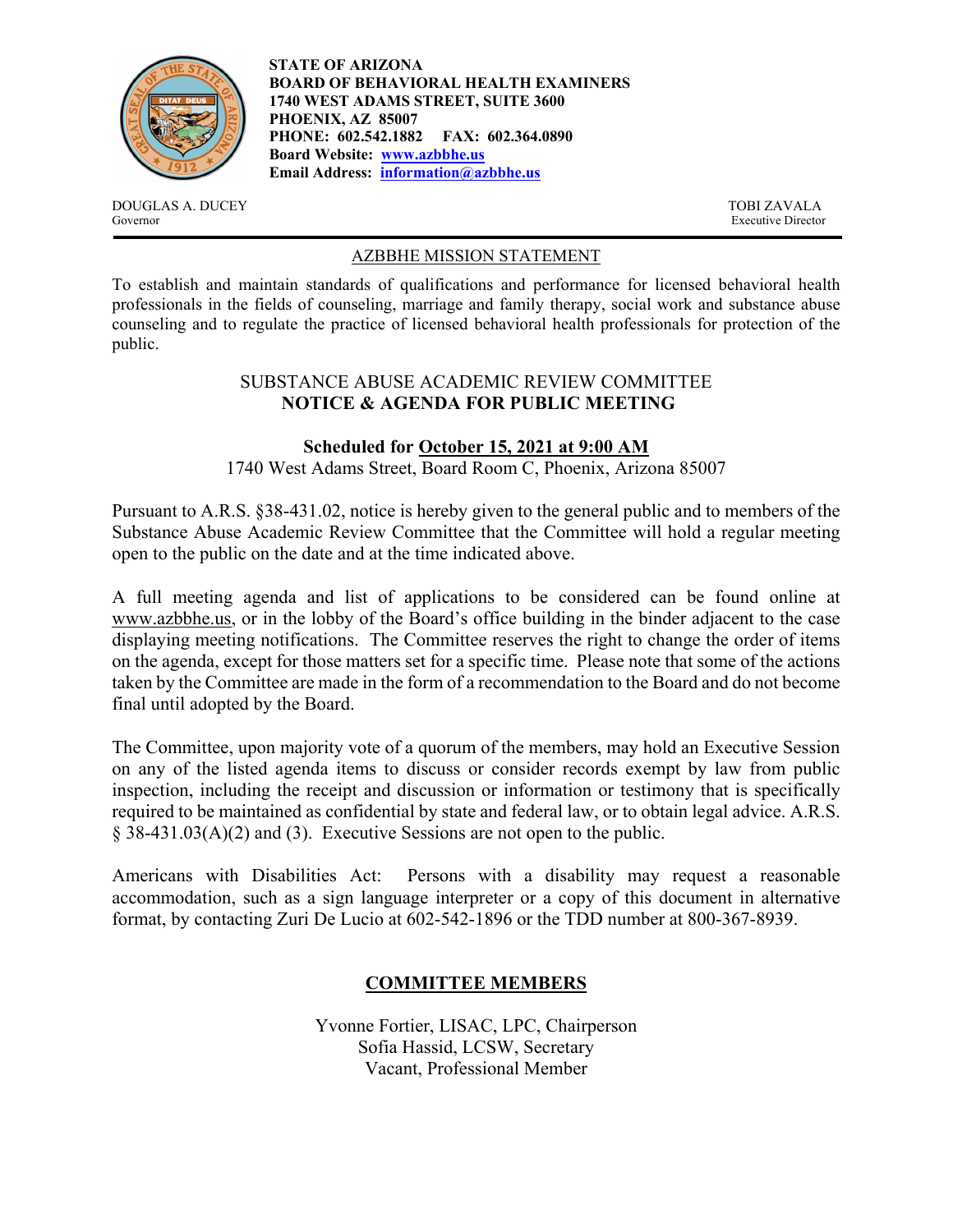The agenda for the meeting is as follows:

# **1. Call to order**

# **2. Roll call** (staff)

## **3. Minutes: Review, consideration and action.**

*A. August 20, 2021, general meeting minutes* 

#### **4. Report from the Chair**

The Committee may go into executive session to discuss confidential records pursuant to A.R.S. §38-  $431.03(A)(2)$  or to obtain legal advice pursuant to A.R.S. §38-431.03(A)(3).

 *None* 

## **5. Report from the Executive Director and/or staff**

The Committee may go into executive session to discuss confidential records pursuant to A.R.S. §38-  $431.03(A)(2)$  or to obtain legal advice pursuant to A.R.S. §38-431.03(A)(3).

- *A. General agency operations*
- *B. Discussion regarding all licensee letter emailed on September 24, 2021*

#### **6. Assistant Attorney General's Report**

The Board may go into executive session to discuss confidential records pursuant to A.R.S. § 38-  $431.03(A)(2)$  or to obtain legal advice pursuant to A.R.S. §38-431.03(A)(3).

 *None* 

## **7. Supervisor exemption request: review, consideration and action**

 *None* 

## **8. Consent agenda: review, consideration and action regarding 60-day extension request for deficiencies and 90-day extension for examination**

- *A. Krista Walker, LAC Applicant (60-day deficiency extension)*
- *B. Randall Griffith, LCSW Applicant (60-day deficiency extension)*
- *C. Ron Gad, LMFT Applicant (60-day deficiency extension)*
- *D. Valerie Rasicci, LMSW Applicant (60-day deficiency extension)*
- *E. Jesenia Valdez, LMSW Applicant, (60-day deficiency extension)*
- *F. Lynn Gibson Akhetiar,* LSAT Applicant *(60-day deficiency extension)*
- *G. Halina Brooke, LAMFT Applicant (90-day exam extension)*

## **9. Exam accommodation request: review, consideration and action.**

*None* 

#### **10. Applications for licensure: review, consideration and action.**

The Committee may go into executive session to discuss records exempt from public inspection pursuant to A.R.S. §38-431.03(A)(2) or to obtain legal advice pursuant to A.R.S. §38-431.03(A)(3).

A. Review, consideration, and possible action regarding applications for licensure  *Names are posted for review in the building lobby of the 1st floor of 1740 West Adams Street, Phoenix, AZ at least twenty-four (24) hours in advance of the meeting.*